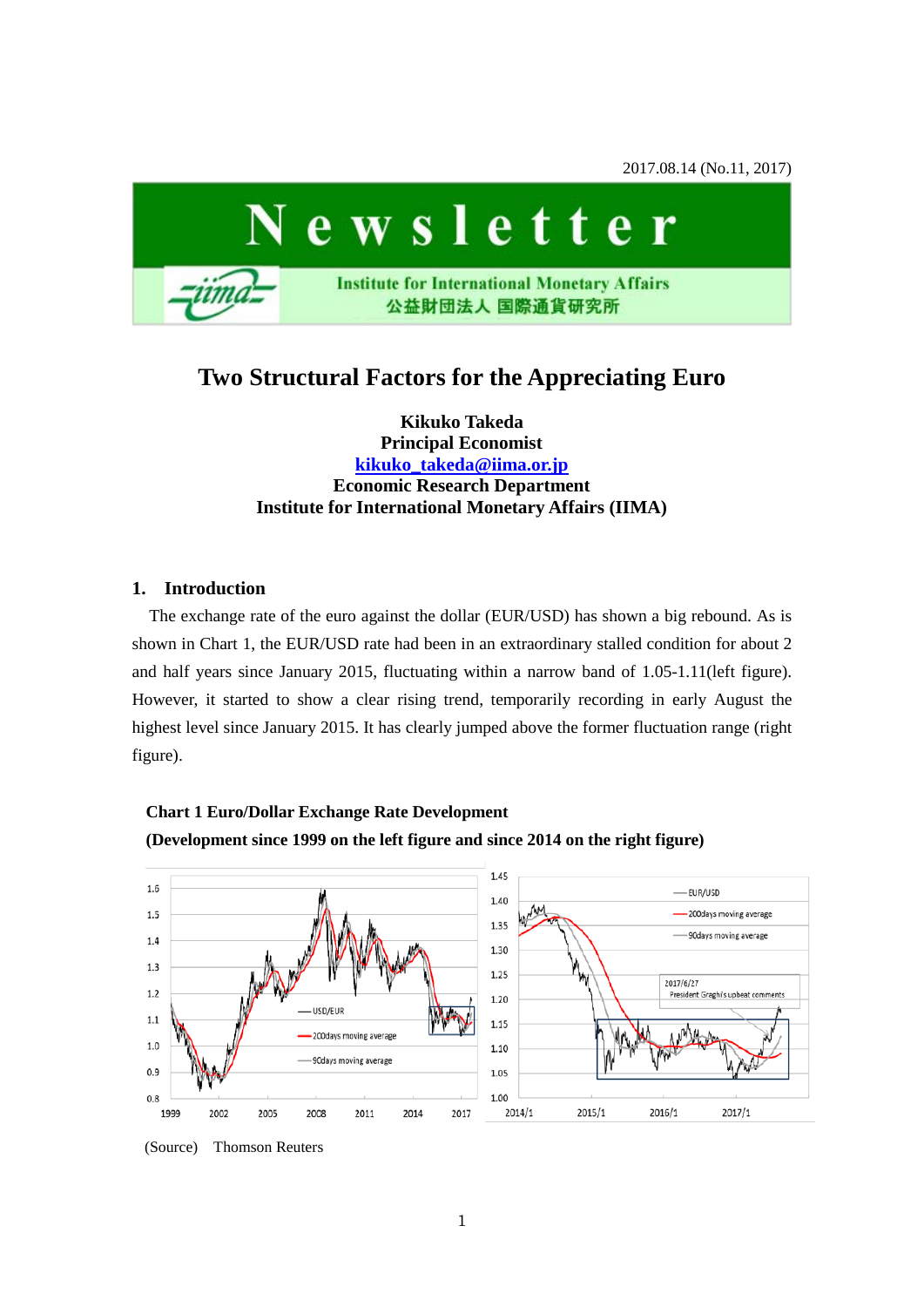The factors that triggered the upward move to stronger euro and weaker dollar after two and half years of range bound were the triple incentives from economic, policy and political fronts that were incidentally put on the table, as noted below. However, more important factors seem to underlie in the backdrop of the recent change of fundamental trend, that is, the structural factors that have become clearer in the U.S. and Europe respectively. They are the two important structural changes: the dramatic change in the current account balance of the euro zone (to a large surplus=appreciation pressure on the euro) and prolonged low economic growth in the U.S. (stagnant natural rates of interest=smaller room for the U.S. interest rate hike). Coupled with other factors, these changes are likely to have triggered the biggest turn of the trend in the past two and half years. In this report, the author tries to overview the background factors of recent rapid appreciation of the euro against the dollar.

#### **2. Economic, Policy, and Political Factors for the Appreciation of the Euro**

The factors behind the recent appreciation of the euro on the Euro zone side are the lineup of three favorable factors on the economic, policy and political scenes. Specifically, (i) on the economic scene, economic recovery in the euro area has gained a solid and broadening momentum, (ii) on the policy environment, the communication of the European Central Bank (ECB) has shifted to the one that is more aware of normalization of its monetary policy, and (iii) on the political scene, a rise of populist forces with anti-EU sentiment has been halted for the moment in the region. Especially an emergence of an observation for a normalization shift of monetary policy under the factor (ii) had a strong impact, along with the statement President Draghi made on June 27 saying that "deflationary forces have been replaced by reflationary ones in the euro area"<sup>[1](#page-1-0)</sup>. It spurred the rise in interest rates in the euro area and pushed the euro exchange rates higher. (Chart 1, right figure)

As Chart 2 shows, there has been a certain level of correlation between the EUR/USD and the US-Germany interest rate differentials. Two-year government bond yields were adopted here since they are regarded to reflect fairly well the monetary policies among the yields for individual maturities. Looking back the development since 1999 (left figure), the two rates have not always moved in tandem with each other, but a relatively strong correlativity can be recognized especially since 2007 (right hand figure). In the U.S., the Federal Reserve have already implemented four rate hikes in the current normalization process. As I will discuss later, the hikes have led to a gradual peak out in the outlook for higher interest rates. On the other hand in the Euro area, where the ECB has just started the ground leveling of normalization process, it is expected there is a substantial room for future interest rate hikes, which prompted a

<span id="page-1-0"></span> <sup>1</sup> Introductory speech by Mario Draghi, President of the ECB, at the ECB Forum on Central Banking, Sintra, 27 June 2017. <https://www.ecb.europa.eu/press/key/date/2017/html/ecb.sp170627.en.html>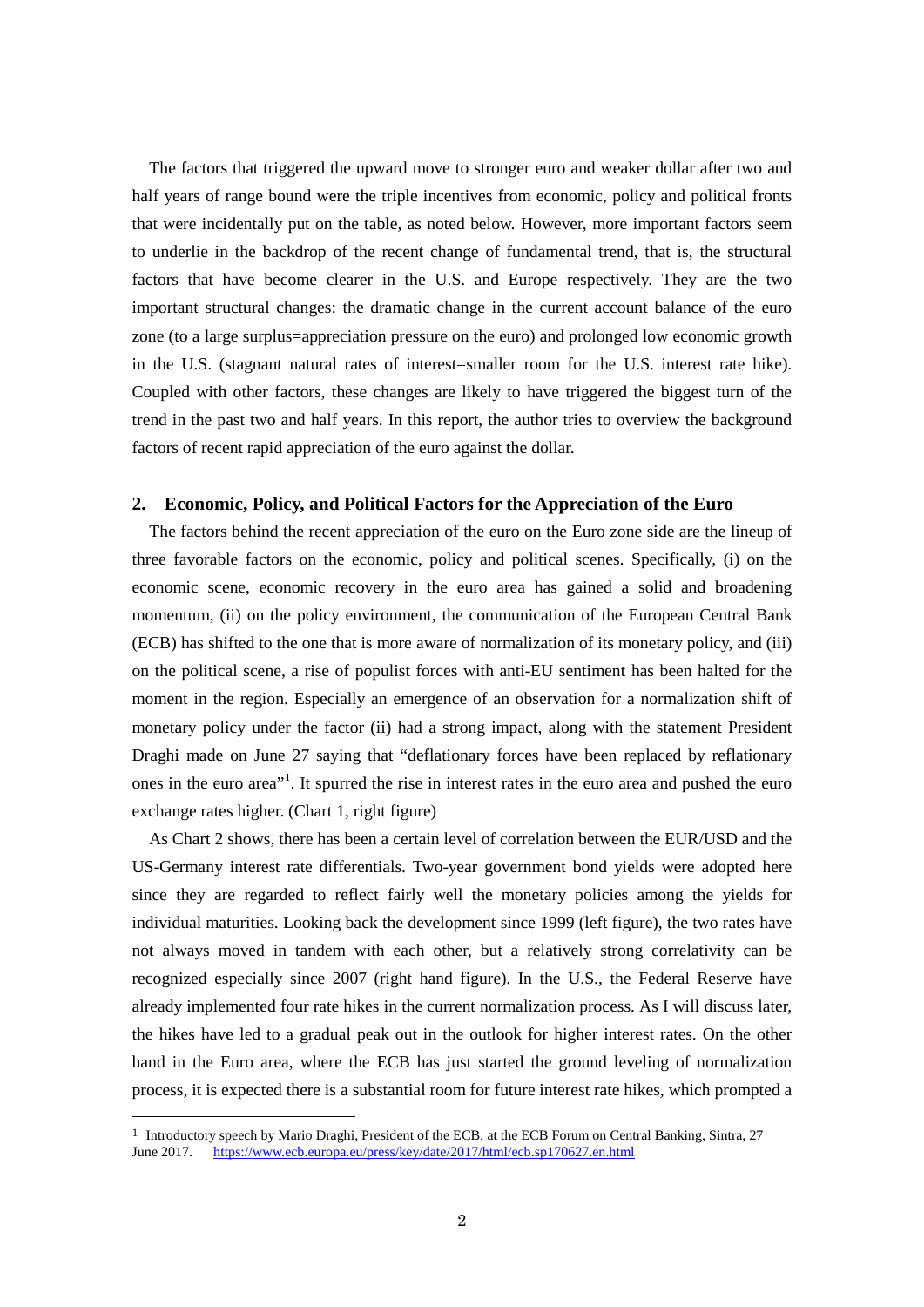sudden fever of euro buying against USD.



**Chart 2 EUR/USD and Interest Rate Differentials (2yr Treasury Bonds)**

(Source) Thomson Reuters

Certainly the political and economic environment in the euro area is something to allow a "breathing room". Although there has been no big change in the situation where the economic recovery has been driven by Germany which has been at its best, the robustness of German economy has been further reinforced (Chart 3 left figure), with all the major sectors of the economy sharply recovering in synchronization, which has not been seen in the past two decades or so (Chart 3 right figure). Further, an acceleration or continuance of the economic recovery has been confirmed also in Spain and France, showing an economic pickup spreading in a wider region with decisively strengthened stability than before. The GDP growth in the euro area recorded 2% (at an annual rate) in the first quarter and 2.3% in the second quarter. The statement of ECB President Draghi may have resulted from his confidence straightforwardly strengthened by the apparent economic recovery of the euro area. In France, the second largest economy (with a share of about 20%) in the euro area after Germany (with a share about 30%), the political risks caused by rising anti-EU forces have been largely abated and the advent of Macron administration which has a pro-EU stance and promotes reforms provided a big sense of relief. In some corners there has emerged an optimistic mood which leads to a declaration of "the revival of Europe". It is understandable that the buy-back of the euro has been prompted in such a psychological atmosphere.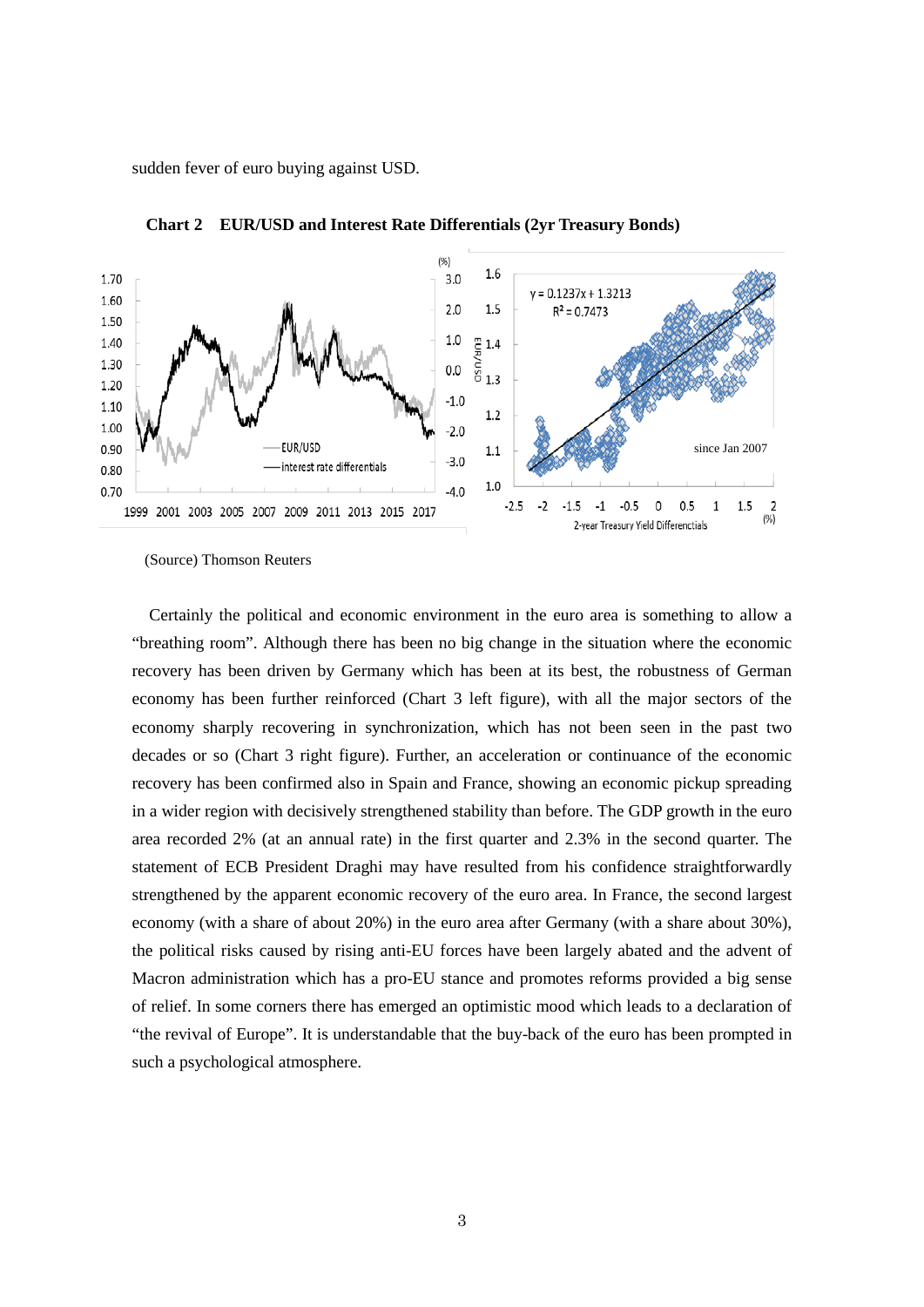

**Chart 3 Germany -ifo Business Climate Index**

(Source) Thomson Reuters

If we change the viewpoint a bit, however, the euro area has no more than reached the stage that, after managing somehow to avoid the worst case scenario of anti-EU forces becoming mainstream politically, it finally got on a firm recovery track economically, although lagged behind other countries and regions. In addition, since the statement of president Draghi of the ECB triggered somewhat excessive response in June, the communication of the ECB seems to have become slightly more cautious. After all, the message of the ECB may only mean that given the spreading economic recovery, minor policy adjustment may be taken to maintain a comparable degree of monetary easing stance as in the past. At the regular board meeting on July 20, the Governing Council decided to maintain, as expected, the basic stance that aims to achieve the price target and the forward guidance of monetary policy "geared towards appropriate accommodation", which will be flexibly managed if the outlook becomes less favorable. The present consensus forecast of market is that it will be in 2018 at the earliest that the ECB actually moves to take tapering measures (narrowing of the quantitative easing measures) and further it will be after 2019 that the negative interest will be normalized. So there will be a limitation to the purchase of the euro simply based on the current positive surprises of economy, policy and politics.

#### **3. Expanding Current Account Surplus of the Euro Area**

Well then, will there be no possibility that the EUR/USD exchange rate has gotten on a rising trend path? The author considers that not only with the cyclical supportive factor noted above, there are structural factors that exert an upward pressure on the euro, one of which is the large entrenched surplus on the current account balance of the euro area. (Chart 4 left figure) The current account balance greatly improved in the Southern European countries like Italy, Spain, Portugal, which were forced to correct the imbalance under the harsh situation in the European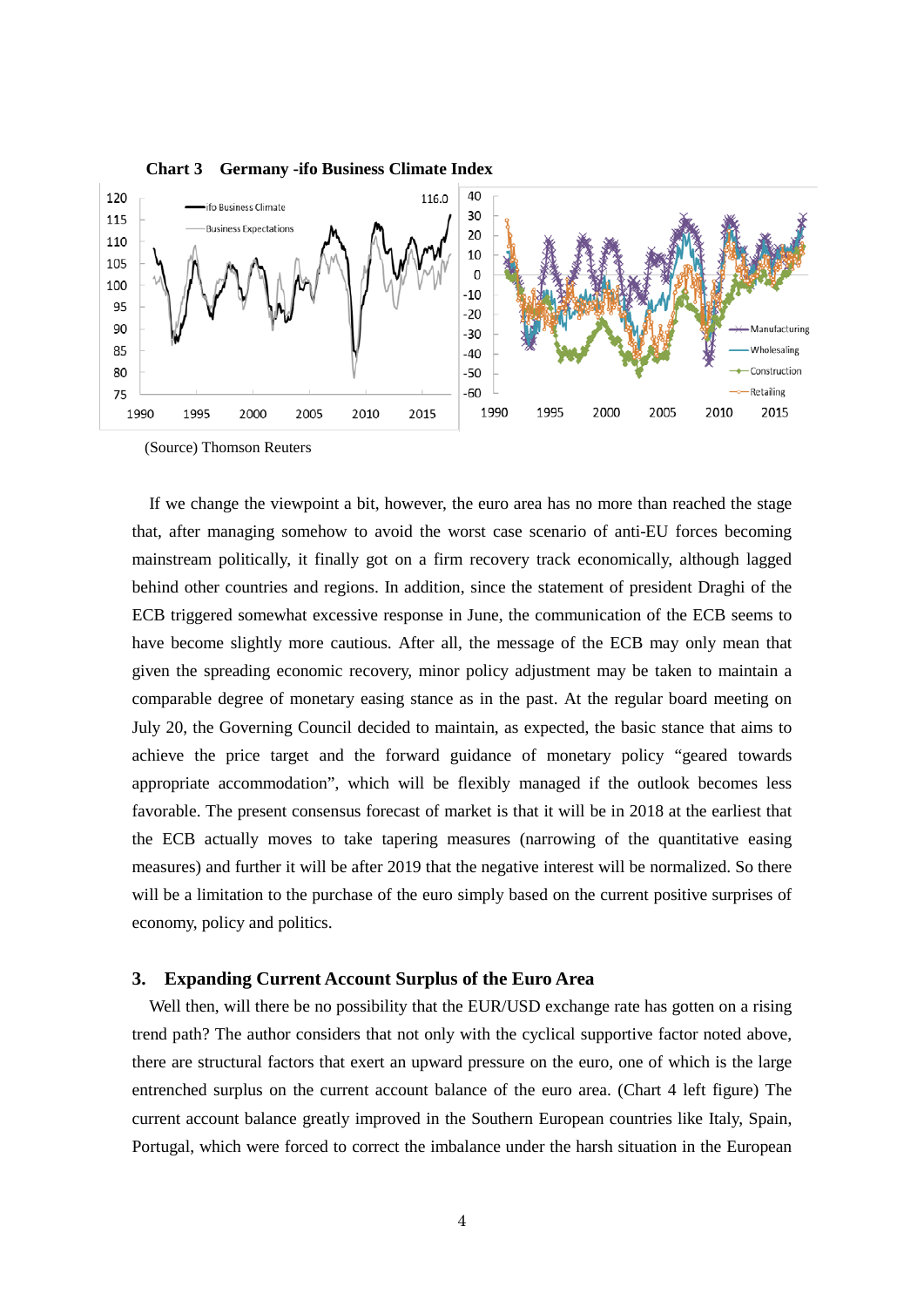sovereign crisis. (Chart 4 right figure) What is more important is the enormous current account surplus of Germany centering on its trade surpluses. Not only with a criticism from the U.S., the surplus has already become an international issue. The IMF also pointed out in its Article 4 Consultation Report on Germany that "Germany should embrace a set of coordinated fiscal and structural policies to safeguard its strengths and address remaining challenges, including reducing external imbalances."

The theoretical implication of a large current account surplus on its currency value is that there will be eventually an accelerated appreciation of a currency in the midst of an increased pressure for the correction of external imbalances. On this point there may be an objection that the development of the current account balance had not worked thus far consistently with the formation of an appreciation or depreciation trend of the euro. It is true that the influence of the current account balance on the currency value has been quite marginal as the aggregated current account balance of the euro area has been for long at an "equilibrium position", hovering around  $\pm 1\%$  of GDP. (Chart 4 left figure  $\mathbb{D}$ ). Since the European sovereign crisis, however, an expanding trend of the surplus noticeably intensified, (Chart 4 left figure ②), with the surplus accounting for a bit less than 4% of GDP for the euro area as a whole, and over 8% for Germany individually. These are the largest level of surplus since the launch of the euro. As an accumulated effect of these current account developments, it will be necessary to bear in mind the possibility that the euro has been growing into "a currency less susceptible to depreciation". On an empirical rule, it is often at the time of a big change in the sustained trend of current account balance to a fall to deficit or a rise to surplus that the current account balance has a big influence on the foreign exchange rates.

In the U.S., the large surplus of Germany has been loudly criticized or invited concerns since the days of the Obama administration. Therefore, if the low level of exchange rate of the euro that had lasted for long should be corrected, it may give some political benefit to the authorities of the euro area.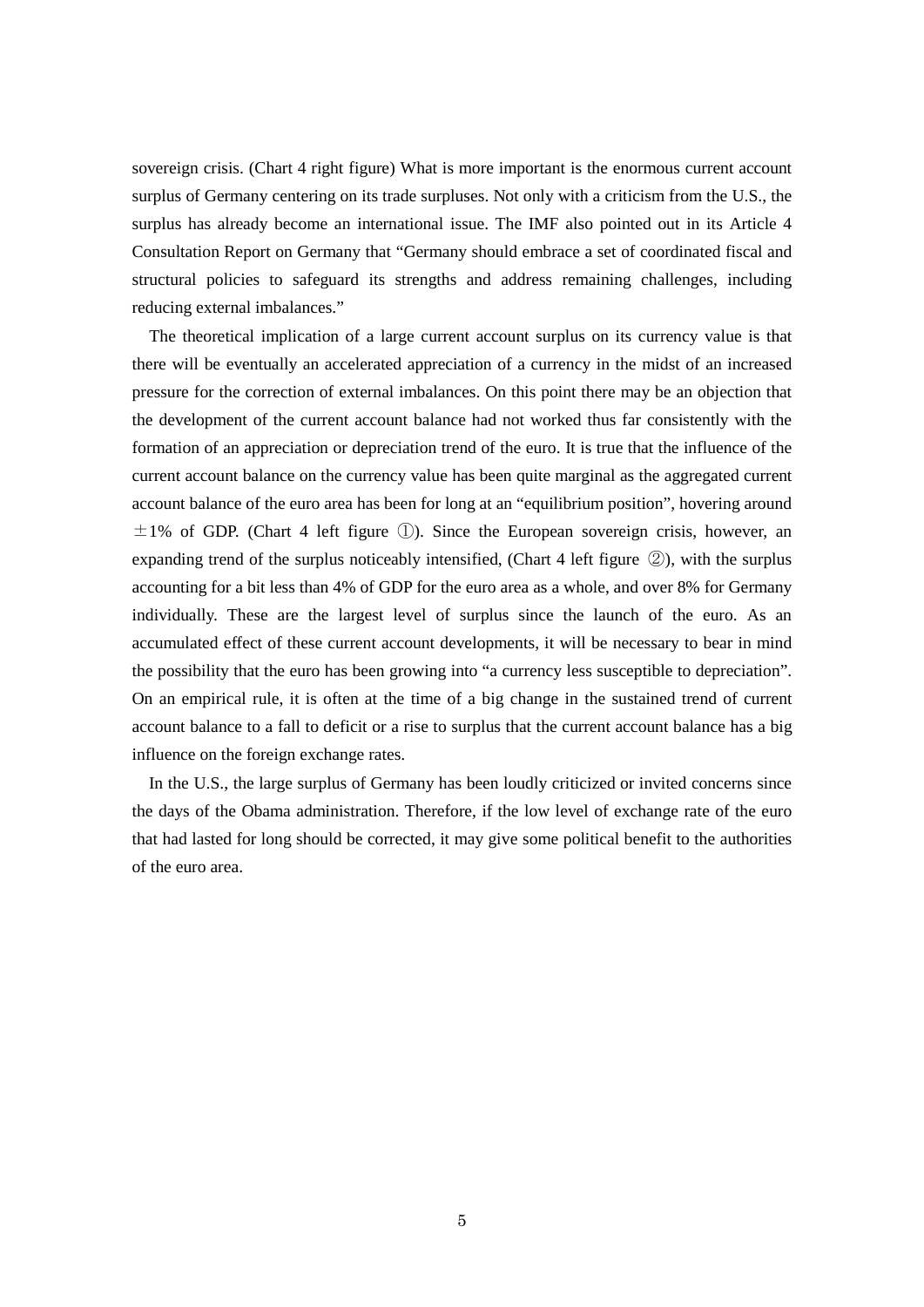

## <**Chart 4**> **Current Account Balance of the Euro Area and Major Countries (% of GDP)**

(Source) IMF WEO Database

### **4. Peak Out on the Longstanding Trend of the Dollar Appreciation**

The points seen above are the factors for the euro appreciation viewed from the Euro Area side. On the other hand, the current appreciation of the EUR/USD has been also much influenced by the factors on the dollar side, i.e., factors for cheaper dollar. Looking at the comprehensive value of the dollar by  $DXY^2$  $DXY^2$ , as Chart 5 shows, the dollar has depreciated more than 10% since the start of the year, especially depreciating by 2.9% in a single month of July. As the left hand figure shows, a rising cycle of 6-7 years can be observed, and it suggests a possibility that the long-term rising trend may be hitting a peak. Further the right hand figure shows the Effective Exchange Rate of the dollar has been falling below the recent floor level since 2015. This may be taken as technically (on a chart analysis) signaling that the dollar has started to move lower.

<span id="page-5-0"></span><sup>&</sup>lt;sup>2</sup> A leading effective exchange rate of the dollar computed at a real time by the New York Board of Trade (NYBOT). It is composed of euro, yen, British pound, Canadian dollar, Swedish crone, and Swiss franc.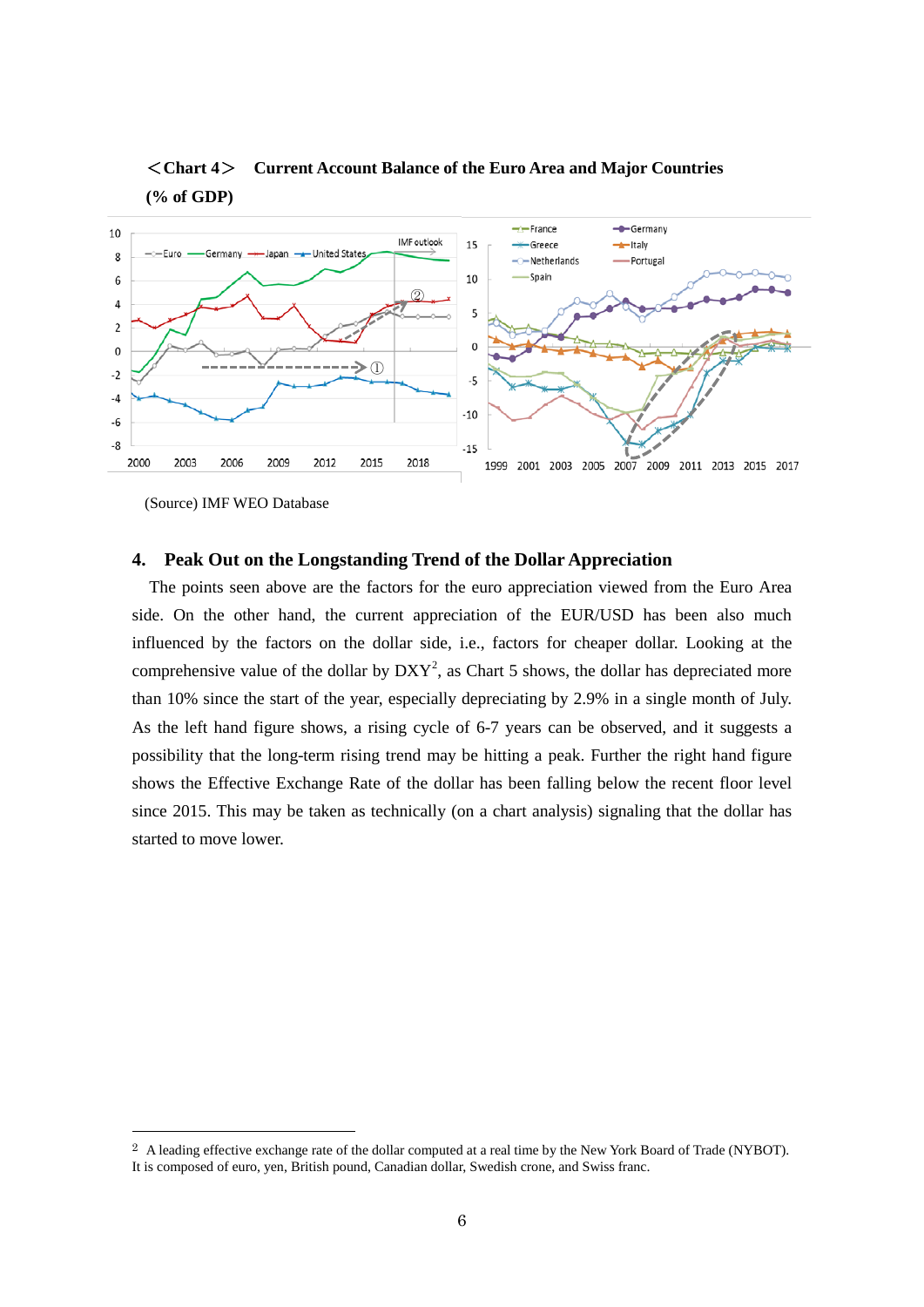

<**Chart 5**> **USD Effective Exchange Rates (DXY, since 1972 on the left and since 2013 on the right)**

(Source) Thomson Reuters

There are numerous factors for a depreciating dollar, including the turmoil about the management of the Trump administration for which many posts are still to be appointed, debt ceiling problem with the U.S. Treasury Department, and the possibility that President Trump himself is seeking for a lower dollar. As stated earlier, the EUR/USD originally have strong co-relation with the interest differentials between the U.S. and Germany. On the one hand in the euro area there has emerged an expectation that the negative interest rates are finally going to hit the bottom, even though it may be still to come. On the other hand, the U.S. has raised its interest rates for the fourth time with the expectations on the rise of interest rates already making a circuit. Therefore, in the future the exchange rate will be more likely to be influenced by the time difference between the U.S. and Europe.in promoting the exit strategy for each.

More essentially, the development of "interest rates hard to rise or a sense of reaching a ceiling on the dollar exchange rates" may have been fostered by the market uncertainty over the pace and scale of the future interest rate hikes to be made by the FRB. Vice Chairman Stanley Fischer disclosed at a lecture on July 31 an estimate that the natural rate of interest in the U.S is currently  $0.50\%$ <sup>[3](#page-6-0)</sup>. The FRB indicates that the pace of interest rate hike will be in tandem with the rise of natural rate of interest. If so, no increase in the natural rate of interest is synonymous with no increase in the long-term outlook of the FF rates and as long as we stand on the premise of the analysis presented by Mr. Fischer, it would be a natural consequence that the present

<span id="page-6-0"></span> <sup>3</sup> From his lecture given on July 31 in Rio de Janeiro, Brazil "The Low Level of Global Real Interest Rates" [\(https://www.federalreserve.gov/newsevents/speech/fischer20170731a.htm\)](https://www.federalreserve.gov/newsevents/speech/fischer20170731a.htm). The estimated natural rates of interest are quoted from the Working Paper of the Federal Reserve Bank of San Francisco [\(http://www.frbsf.org/economic-research/files/wp2015-16.pdf\)](http://www.frbsf.org/economic-research/files/wp2015-16.pdf) and others.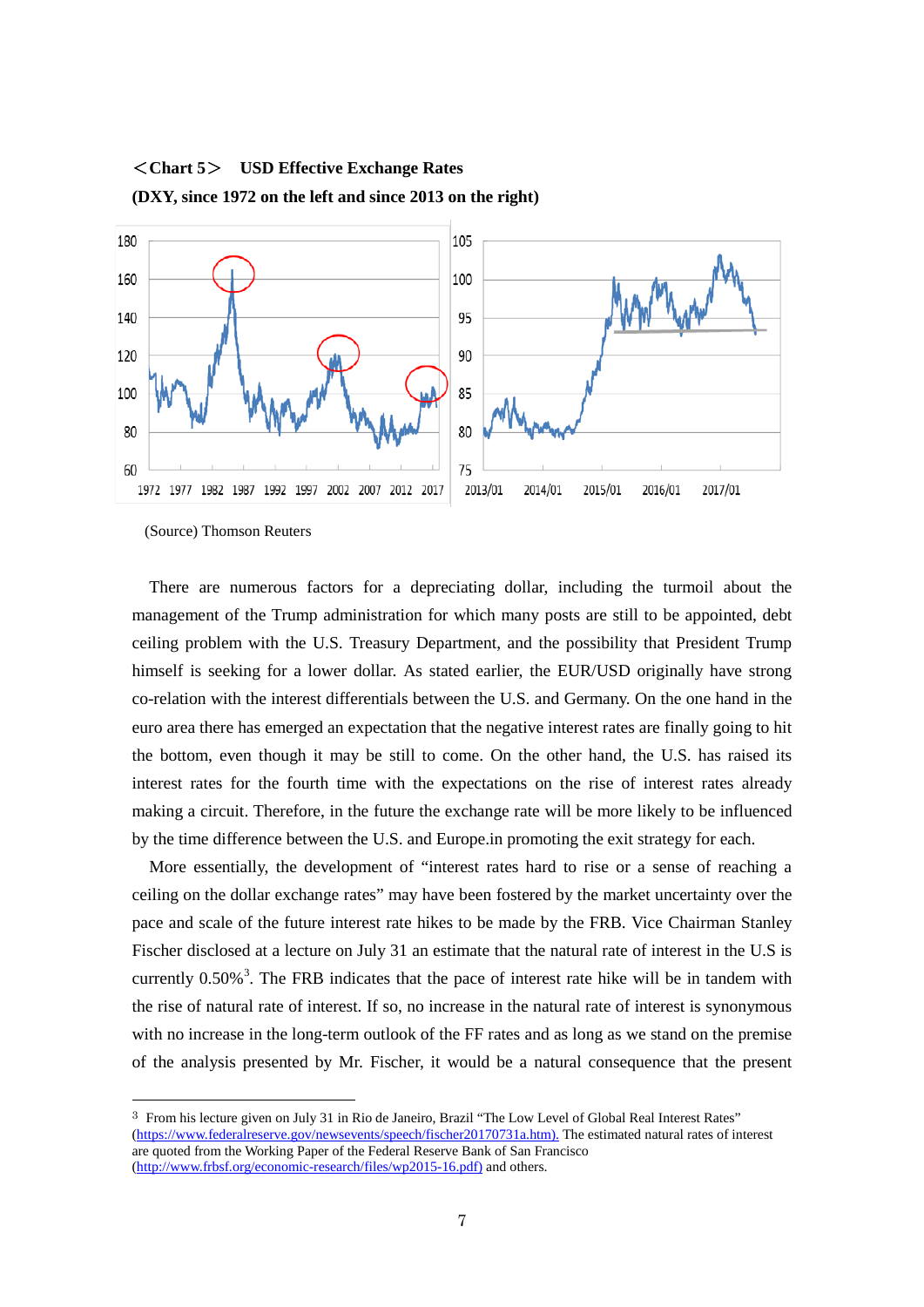3.0% forecast for the long-term FF rate looks too high. Although it is not limited to the U.S., in the background of the natural rate of interest that remains low there lies a low economic growth symbolized by sluggish capital investment. The progress of a higher euro and depreciating dollar may reflect a possible dimension of a "secular stagnation" of the U.S. economy which should have in the normal situation the strongest fundamental strength and also the difficulty for the market to expect an upward revision in the U.S. economic outlook, i.e., a rise in the interest rates thereof. It is highly likely that, as such a perspective becomes widespread, a perception that the dollar, which has led the exit strategy, might have hit the ceiling will be strengthened.

### <**Chart 6**> **Estimated Natural Rates of Interest in Major Countries (Based on the San Francisco Fed Model)**



(Source https://www.federalreserve.gov/newsevents/speech/fischer20170731a.htm)

#### **5. Conclusion**

In the euro area, for the first time since the European sovereign debt crisis, an economic recovery has been felt with a certain level of strength and breadth. So it was only natural that, reflecting such a situation, the ECB has started to float the first balloon to indicate its intention to initiate the normalization process of its extraordinarily easy monetary policy ahead of the market speculation, and that along the way the EUR/USD has started to show a clear rising trend after a prolonged stalled period. Further, two fundamental factors seem to have contributed to the turn to a rising trend of the euro against the dollar. That is, an accumulation of current account surplus observed in the euro area centering on Germany, and the low natural rate of interest in the U.S., which shows a narrow room for an interest rate hike.

It is true that there has already emerged in some quarters a view that the rapid appreciation of the euro against the dollar, appreciating about 15% since January this year, will hold down the exports of the euro area, at the same time retard the pace of economic recovery and price